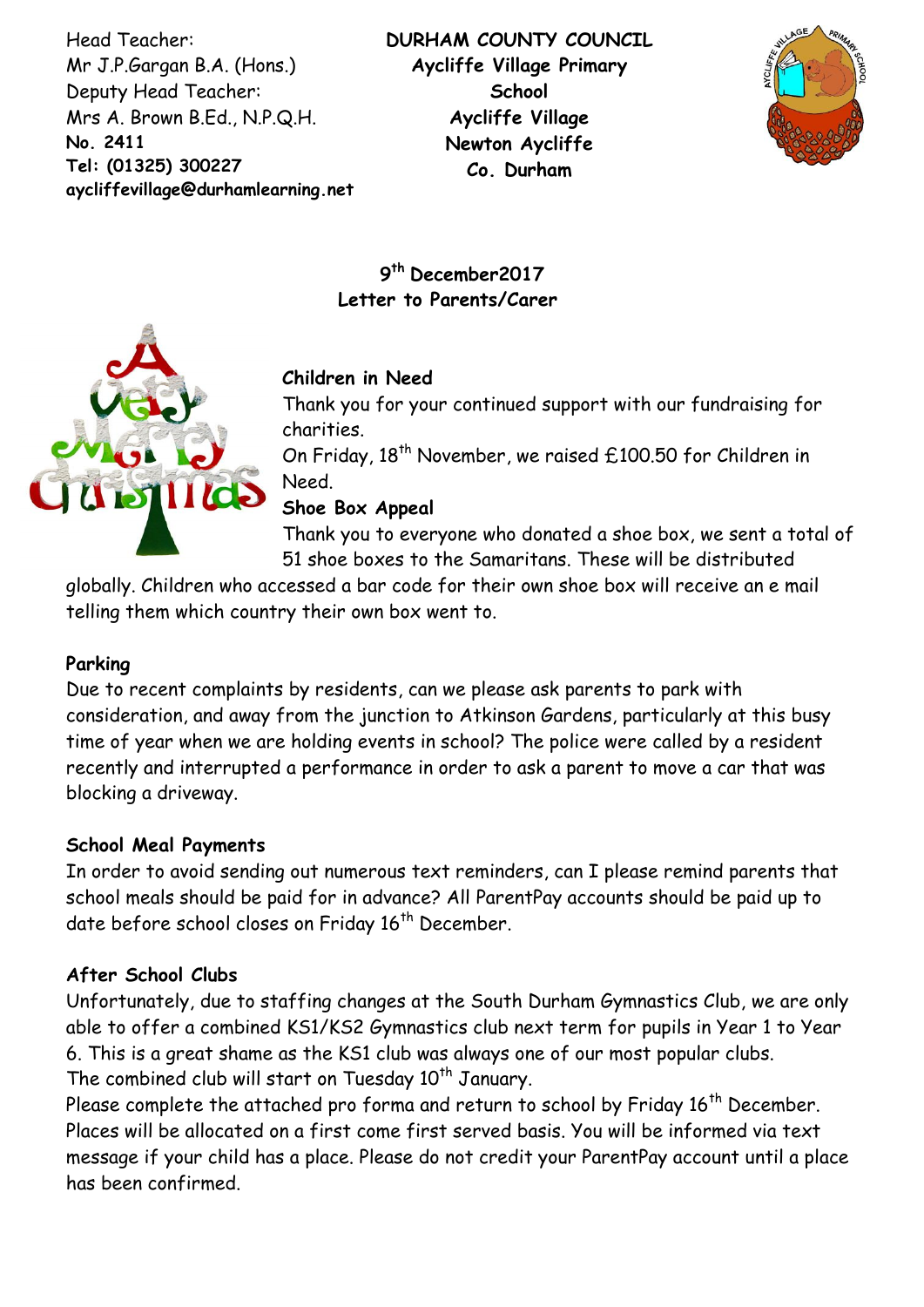#### **Christmas Parties & events**

Please check the attached diary sheet or look on the school website for details of all school events next week.

On behalf of all the staff and governors, I would like to thank you for your support throughout 2016 and wish you all a Happy Christmas.

As usual, if anyone would like to discuss any of the issues raised here, with me or any member of staff, please don't hesitate to contact us.

Yours sincerely,

Mr J.P. Gargan. Head teacher

# **KS1/KS2 Gymnastics Club ( Y1 – Y6 Tuesday 10th Jan – Tuesday 14th Feb)**

Name of Child\_\_\_\_\_\_\_\_\_\_\_\_\_\_\_\_\_\_\_\_\_\_\_\_\_\_

6 weeks Total Cost £12

I will arrange payment via ParentPay and will collect my child form school at 4.30pm.

**\_\_\_\_\_\_\_\_\_\_\_\_\_\_\_\_\_\_\_\_\_\_\_\_\_\_\_\_\_\_\_\_\_\_\_\_\_\_\_\_\_\_\_\_\_\_\_\_\_\_\_\_\_\_\_\_\_\_\_\_\_\_\_\_\_\_\_**

Signed **Signed**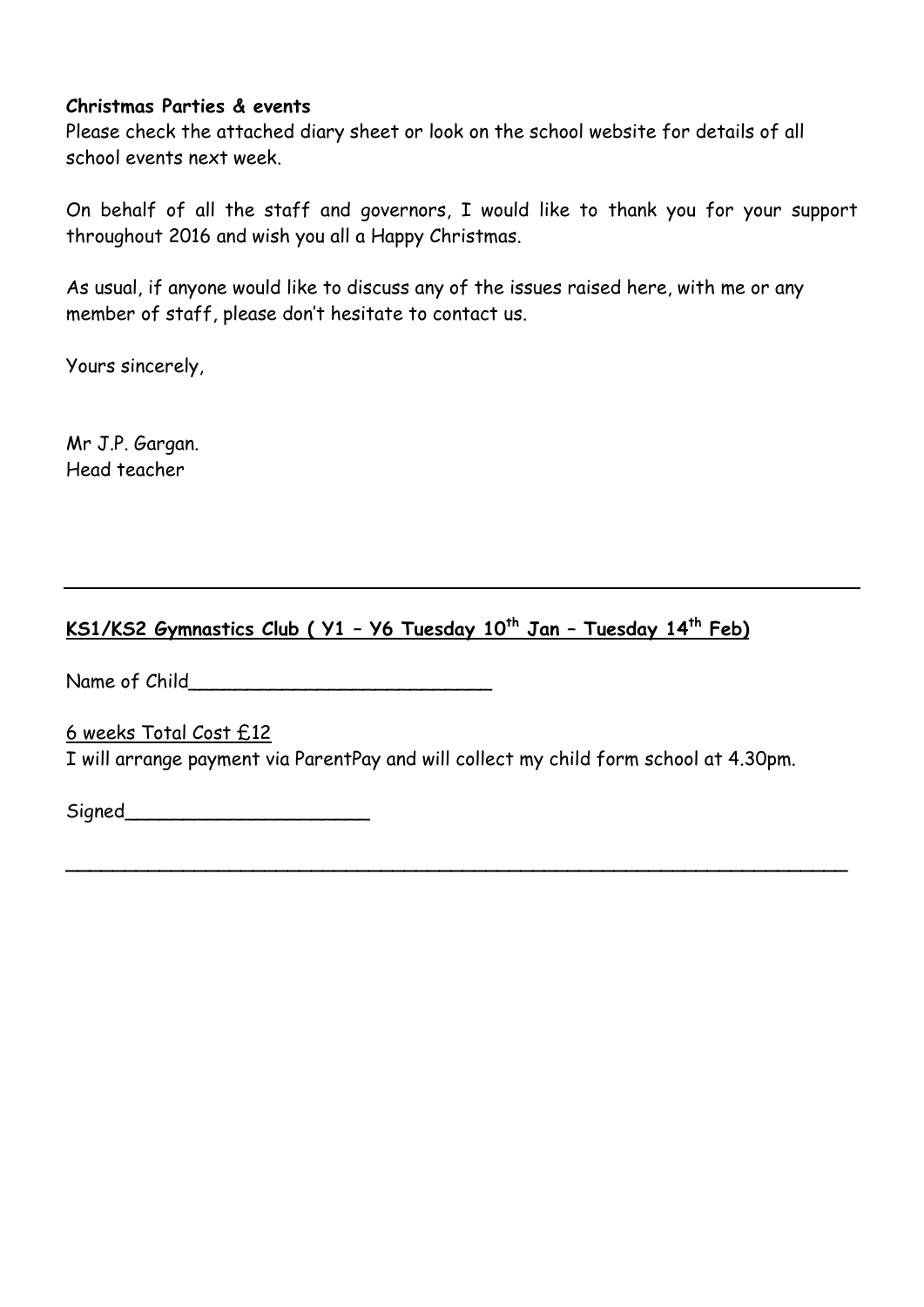| Date                          | Event                                                                                                       | Time          | Place                  |
|-------------------------------|-------------------------------------------------------------------------------------------------------------|---------------|------------------------|
| December                      |                                                                                                             |               |                        |
| Monday 12 <sup>th</sup>       | KS2 Music Service performance                                                                               | 2pm-3pm       |                        |
| Tuesday 13th                  | <b>KS1 Christmas Party</b>                                                                                  | 1.30pm        | Hall                   |
| Tuesday 13th                  | Y3 - Rotary Club Carol Concert                                                                              | 1pm-2.30pm    | NALC                   |
| Wednesday 14 <sup>th</sup>    | Christmas Lunch                                                                                             | 12.00 - 13.00 | Hall                   |
| Wednesday 14 <sup>th</sup>    | Y5/6 Christmas Party                                                                                        | 1pm-3pm       | Hall                   |
| Thursday 15th                 | Christmas Carol Concert (All children)<br>Parents & Carers of pupils in Rec & KS1<br>are invited to attend. | 9.30-10.30am  | St. Andrew's<br>Church |
| Thursday 15 <sup>th</sup>     | Y3/4 Christmas Party                                                                                        | $1pm-3pm$     | Hall                   |
| Thursday 15 <sup>th</sup>     | PTA Christmas Disco                                                                                         | 6.30-8pm      | Hall                   |
| Friday 16 <sup>th</sup>       | Christmas Carol Concert (All Children)<br>Parents & Carers of pupils in KS2 are<br>invited to attend.       | 9.30-10.30am  | St. Andrew's<br>Church |
| Friday 16 <sup>th</sup>       | School Closes - Christmas Holidays                                                                          |               |                        |
| January 2017                  |                                                                                                             |               |                        |
| Tuesday 3rd                   | School Closed - Staff Training                                                                              |               |                        |
| Wednesday 4th                 | School Re-opens                                                                                             |               |                        |
| Tuesday 17 <sup>th</sup>      | M&M Production ' Beauty & The Beast'                                                                        | 1.30pm        | <b>School Hall</b>     |
| February                      |                                                                                                             |               |                        |
| Friday 17 <sup>th</sup>       | School Closes - Half Term                                                                                   |               |                        |
| Monday 27 <sup>th</sup>       | School Re-opens                                                                                             |               |                        |
| March                         |                                                                                                             |               |                        |
| Thursday 23rd                 | <b>School Closes</b>                                                                                        |               |                        |
| Friday 24 <sup>th</sup>       | School Closed - Staff Training                                                                              |               |                        |
| Monday 27th                   | School Re-opens                                                                                             |               |                        |
| April                         |                                                                                                             |               |                        |
| Friday 7 <sup>th</sup>        | School Closes- Easter Holidays                                                                              |               |                        |
| Monday 24 <sup>th</sup> April | School Re-opens                                                                                             |               |                        |
| May                           |                                                                                                             |               |                        |
| Monday 1st                    | School Closed - Bank Holiday                                                                                |               |                        |
| Tuesday 2nd                   | School Re-opens                                                                                             |               |                        |
| Monday 8th                    | <b>SATs week</b>                                                                                            | All Week      |                        |
| Friday 26 <sup>th</sup>       | School Closes - Half Term                                                                                   |               |                        |
| June                          |                                                                                                             |               |                        |
| Monday 5 <sup>th</sup>        | School Re-opens                                                                                             |               |                        |
| Wednesday 28th                | Sports Day KS1 am, KS2 pm                                                                                   |               |                        |
| July                          |                                                                                                             |               |                        |
| Thursday 20 <sup>th</sup>     | Leavers' Play                                                                                               | 13.30         |                        |